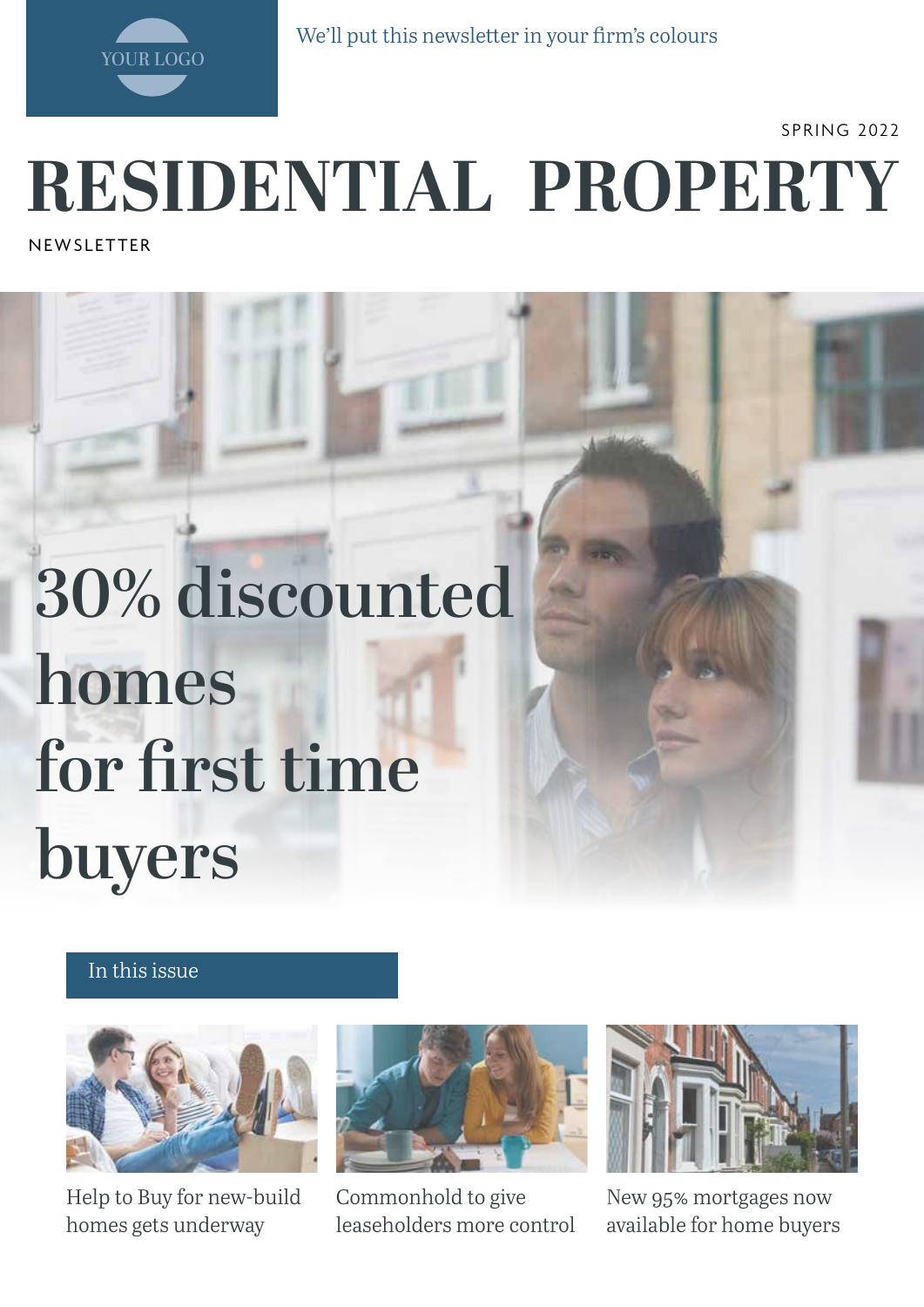## **30% discounted homes for first time buyers**

**First time buyers are being offered discounted homes as part of a new government housing scheme.**



The First Homes scheme will help local first-time buyers on to the property ladder by offering homes at a discount of at least 30% compared to the market price.

That same percentage will then be passed on with the sale of the property to future first-time buyers, meaning homes will always be sold below market value – benefiting local communities for generations to come.

The scheme will support local people who struggle to afford market prices in their area but want to stay in the communities where they live and work.

The first properties went on the market in Derbyshire on June 4. Further sites are set to launch across the country in the coming weeks. A further 1,500 will enter the market from the winter, with

at least 10,000 homes a year being delivered in the years ahead and more if there is demand.

Major high-street lenders Halifax and Nationwide Building Society, along with local building societies and community lenders, announced that they will be offering high loan-to-value mortgages against First Homes to support the rollout of the scheme.

First Homes follows on from the 95% mortgage guarantee scheme which helps first-time buyers secure a mortgage with just a 5% deposit and the government's 'Own Your Home' campaign showcasing the range of flexible home ownership options available.

First-time buyers can find the right scheme for them via the Own Your Home website which provides a single gateway for all routes to home ownership.

Housing Secretary Robert Jenrick said: "These homes will be locked in for perpetuity to first-time buyers and key workers from their local area – making them an asset to both their owners and the wider local community."

would like more information about the issues raised in these articles or any aspect of residential property law.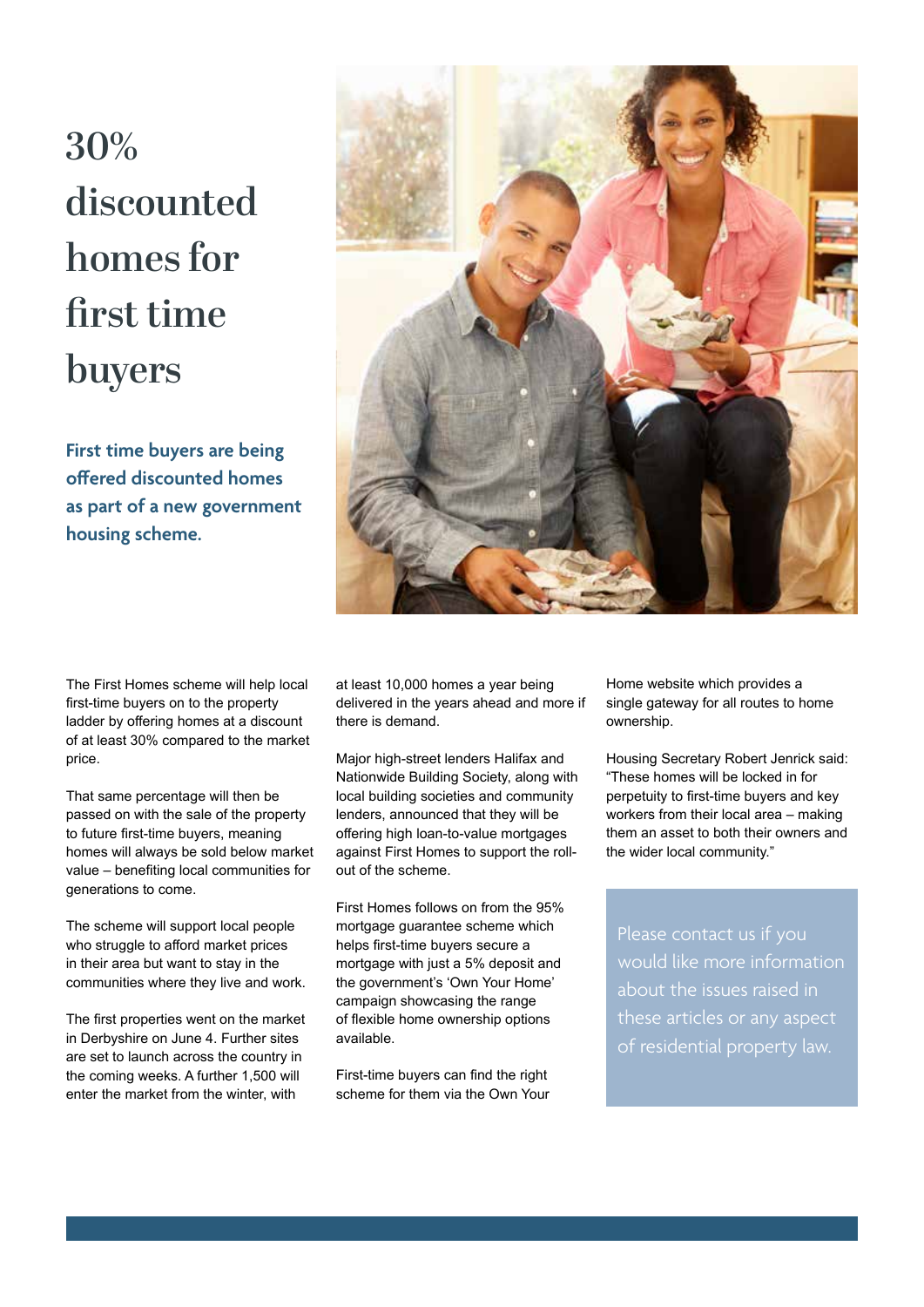

### **Help to Buy for new-build homes gets underway**

**First-time buyers interested in new-build homes can now apply for the new Help to Buy: Equity Loan scheme.** 

With a Help to Buy: Equity Loan, the government lends homebuyers up to 20% (40% in London) of the cost of a newly built home. Customers pay a deposit of 5% or more and arrange a mortgage of 25% or more to make up the rest. The equity loan is interest-free for five years.

Help to Buy (2021-2023) has regional price limits, set at 1.5 times the average first-time buyer price in each region in England.

This keeps the prices of new homes closer to the average regional first-time buyer property prices, reducing the amount that first-time buyers need to borrow.

Help to Buy homebuilders must agree to follow the Consumer Code for homebuilders, the New Homes Ombudsman, the Building Safety Charter and fulfil planning permissions and building regulations.

How much you can spend on your home will depend on which region it is in.

In the North East it is £186,100; North West 224,400; Yorkshire and the Humber £228,100; East Midlands £261,900; West Midlands £255,600; East of England £407,400; London £600,000; South East £437,600; South West £349,000.

You must fund at least 80% (60% in London) of the sale price with a mortgage and put up at least a 5% deposit. Interest fees start at 1.75% and rise each year in April in line with the Consumer Prices Index, including owner occupiers' housing costs, plus 2%.

## New 95% mortgages now available for home buyers

**The government's new scheme to help people buy a home with a 95% mortgage has now come into effect.** 

It means buyers can get on the have a 5% deposit. The mortgages are available to both first-time buyers costing up to £600,000.

The government will offer lenders the guarantee they need to provide mortgages that cover the other 95%,

### checks.

The Covid-19 pandemic has led high loan-to-value (LTV) mortgage products, particularly for prospective homebuyers with only a 5% deposit.

The mortgages are now available from lenders including Lloyds, Santander, Barclays, HSBC, NatWest and Virgin Money.

The government will compensate the mortgage lender for a portion of apply down to 80% of the purchase value of the guaranteed property.

The guarantee will be valid for up to 7 years after the mortgage is



originated; evidence shows that loans are unlikely to default after such a period has elapsed.

for new mortgage applications until December 2022, in line with the government's view that the current scarcity of high loan-to-value lending pandemic rather than a symptom of a longer-term structural change in the mortgage market.